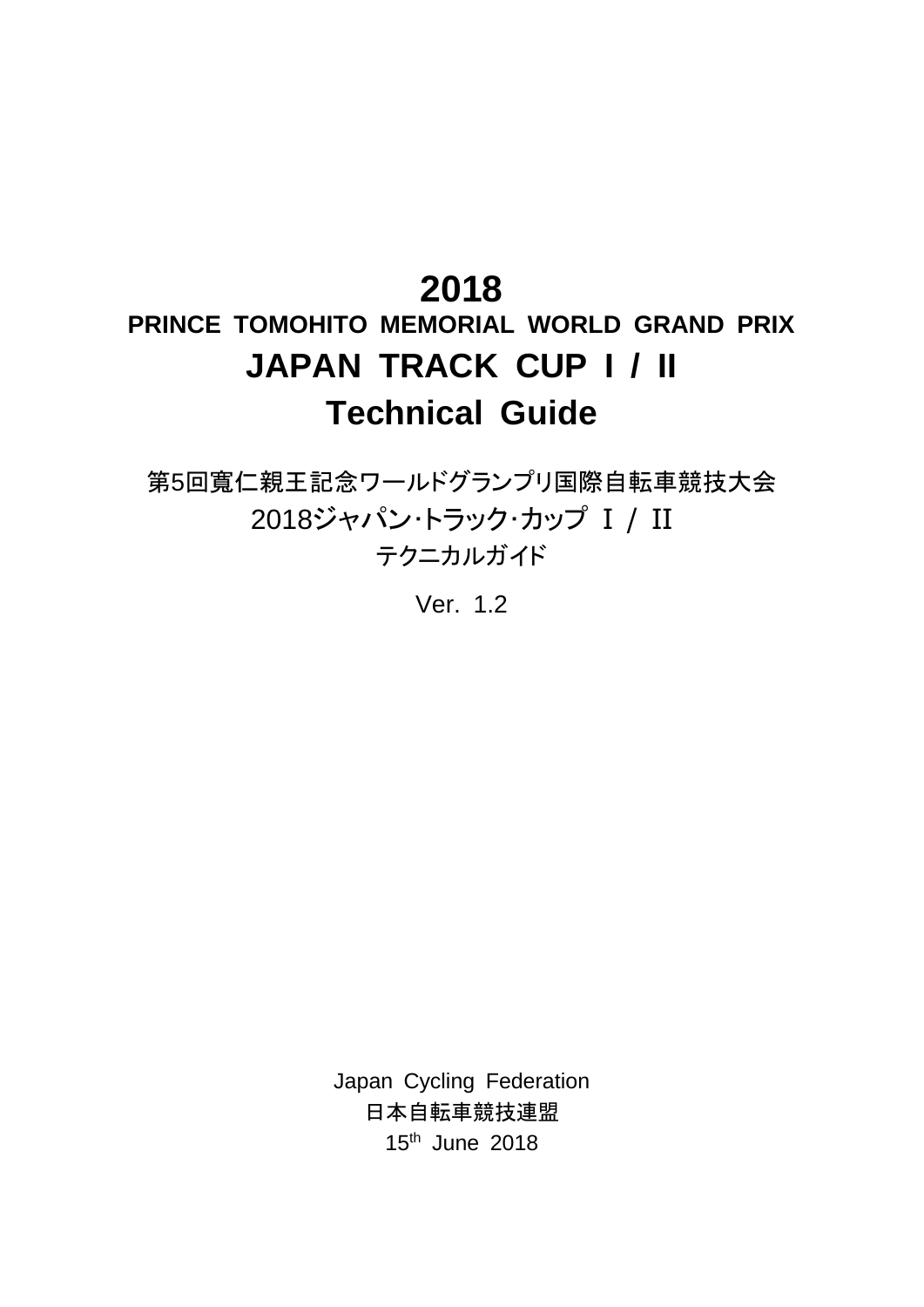# **1 Information about the Event /** 大会概要

| 1.              | <b>Event Name</b><br>大会名称         | JAPAN TRACK CUP I / II (registered on UCI Track calendar as Class 1)<br>ジャパン・トラック・カップ I/II (UCIトラック日程登録・クラス1)                                                                                                                                                                                                                                                                                                            |
|-----------------|-----------------------------------|--------------------------------------------------------------------------------------------------------------------------------------------------------------------------------------------------------------------------------------------------------------------------------------------------------------------------------------------------------------------------------------------------------------------------|
| 2.              | Date<br>期日                        | JAPAN TRACK CUP I: 6 July 2018 / JAPAN TRACK CUP II: 7-8 July 2018<br>ジャパン・トラック・カップ 1: 2018年7月6日(金) / ジャパン・トラック・カップ II: 2018年7月7日(土) - 8日(日)                                                                                                                                                                                                                                                                             |
| 3.              | Venue<br>会場                       | IZU Velodrome, 1826, Ono, Izu-city, Shizuoka, 410-2402, Japan<br>伊豆ベロドローム, 410-2402 静岡県伊豆市大野1826                                                                                                                                                                                                                                                                                                                         |
| 4.              | Track<br>走路                       | Indoor, Length=250m, Wooden<br>屋内, 周長=250m, 木製                                                                                                                                                                                                                                                                                                                                                                           |
| 5.              | Class of Event<br>大会のクラス          | <b>UCI Class 1</b><br>UCI クラス1                                                                                                                                                                                                                                                                                                                                                                                           |
| 6.              | Organizer<br>主催                   | Japan Cycling Federation (JCF)<br>公益財団法人日本自転車競技連盟                                                                                                                                                                                                                                                                                                                                                                        |
| 7.              | Race Management<br>競技主管           | Japan Cycling Federation (JCF)<br>公益財団法人日本自転車競技連盟                                                                                                                                                                                                                                                                                                                                                                        |
| 8.1             | Race Director<br>レース・ディレクター       | <b>TBC</b>                                                                                                                                                                                                                                                                                                                                                                                                               |
| 9.              | Details of contact<br>連絡先         | Address:<br>Japan Cycling Federation<br>c/o Jitensha Sogo Bldg., 3-3-1, Kami-Osaki, Shinagawa-ku, Tokyo 141-0021, JAPAN<br>$(+81)$ 3-6277-2690<br>Telephone:<br>Fax:<br>$(+81)$ 3-6277-2691<br>E-mail:<br>info@jcf.or.jp<br>http://icf.or.ip/<br>Web site:                                                                                                                                                               |
| 10 <sup>1</sup> | Support<br>後援                     | Japan Olympic Committee<br>日本オリンピック委員会                                                                                                                                                                                                                                                                                                                                                                                   |
|                 | 11 Cooperation<br>協力              | JKA, Japan Cycle Sports Center<br>公益財団法人JKA、一般財団法人日本サイクルスポーツセンター                                                                                                                                                                                                                                                                                                                                                         |
|                 | 12 Participants                   | Men Elite, Women Elite, Men Junior, Women Junior                                                                                                                                                                                                                                                                                                                                                                         |
|                 | 参加資格                              | 男子エリート、女子エリート、男子ジュニア、女子ジュニア                                                                                                                                                                                                                                                                                                                                                                                              |
|                 | 13 Entry<br>参加申込                  | Time limit for enrolment of number of riders:<br>25th May, 2018<br>$15th$ June 2018<br>Time limit for enrolment of name of riders:<br>競技者数の参加申込期限:<br>2018年5月25日<br>競技者名の参加申込期限:<br>2018年6月15日                                                                                                                                                                                                                           |
| 14 <sup>1</sup> | <b>Event Details</b><br>競技種目      | JAPAN TRACK CUP I:<br>ME/WE=<br>Sprint, Keirin, Madison,<br>$MJ =$<br>Scratch, Keirin,<br>$WJ =$<br>Points race, Keirin<br><b>JAPAN TRACK CUP II:</b><br>ME/WE= Sprint, Keirin, Omnium, Madison<br>$MJ =$<br>Points race, Keirin,<br>$WJ =$<br>Scratch, Keirin<br>ジャパン・トラック・カップ 1:<br>ME/WE= スプリント, ケイリン, マディソン,<br>MJ/WJ = スクラッチ、ケイリン、<br>ME/WE= スプリント, ケイリン, オムニアム, マディソン<br>ジャパン・トラック・カップ Ⅱ:<br>MJ/WJ = ポイントレース, ケイリン |
| 15              | <b>UCI Points</b>                 | UCI points are awarded to ME, WE, MJ, WJ riders according to UCI regulations art. 3.3.010.<br>UCI規則条項3.3.010に従い, ME, WE, MJ, WJ 競技者にUCIポイントが与えられる.                                                                                                                                                                                                                                                                       |
| 16 <sup>1</sup> | Regulations<br>規則                 | This race will be held in accordance with UCI Rules and Regulations.<br>Penalties will be assessed solely according to the UCI Penalty Chart.<br>レースはUCIの競技規則にもとづいて行なわれる。罰則は唯一UCIの罰則表が適用される。                                                                                                                                                                                                                             |
| 17              | Doping Inspection<br>ドーピング・コントロール | Doping Inspection will be done at doping control room, prepared near the competition area.<br>ドーピング検査は、競技エリア近くに位置するドーピング検査室で実施する.                                                                                                                                                                                                                                                                                        |
| 18              | Insurance<br>保険<br>Entry Fee      | The organizer will provide first aid on the scene during the event. Participants will be responsible for any<br>further treatment by own insurance.<br>競技中の負傷疾病については,現場における応急措置は主催者にて用意するが,以後の措置については参加者自身の保険により責任を負うこと.<br>Japan Track Cup I USD50 (Elite)/rider / USD30 (Junior)/rider                                                                                                                                 |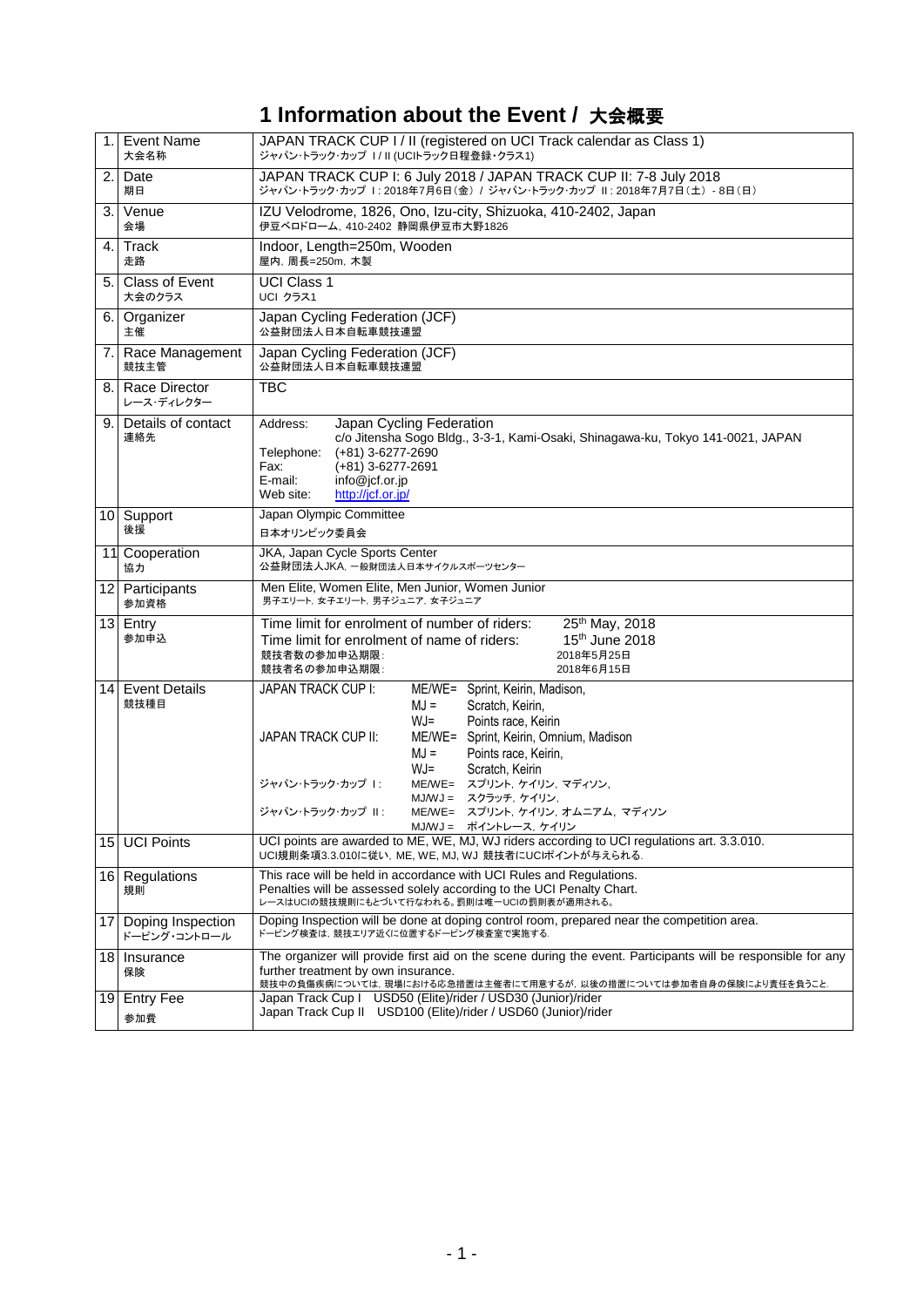## **2 Number of Riders per team**

|                       |              | ノ  ̄ ┻ めノこツ;カスエメ fヨ ヌメ |              |               |  |
|-----------------------|--------------|------------------------|--------------|---------------|--|
|                       |              | MEN / 男子               | WOMEN / 女子   |               |  |
| Event / 種目            | ELITE / エリート | JUNIOR / ジュニア          | ELITE / エリート | JUNIOR / ジュニア |  |
| SPRINT / スプリント        | 2(I&II)      |                        | 2(I&II)      |               |  |
| KEIRIN / ケイリン         | 2(I&II)      | 2(I&II)                | 2(I&II)      | 2(I&II)       |  |
| POINTS RACE / ポイントレース |              | $2$ (II)               |              | $2$ (II)      |  |
| SCRATCH / スクラッチ       |              | 2(I)                   |              | 2(I)          |  |
| OMNIUM / オムニアム        | $2$ (II)     |                        | $2$ (II)     |               |  |
| MADISON / マディソン       | 1 team(I&II) |                        | 1 team(I&II) |               |  |
| Total / 合計            | 8 Max        | 4 Max                  | 8 Max        | 4 Max         |  |

#### <u>キールあたり</u>競技者数

#### **3 Information about Commissaires, Inspectors & Doctors**

コミヤール等

| Name, First name / 氏名     | Function / 役割                                                                           | Qualification / 資格                                         |
|---------------------------|-----------------------------------------------------------------------------------------|------------------------------------------------------------|
| TBC.                      | President of the Commissaires' Panel<br>プレジデント・オブ・ザ・コミセール・パネル                           | <b>UCI International Commissaire</b><br>UCI国際コミセール         |
| <b>TBC</b>                | Member of the Commissaires' Panel<br>Judge Referee<br>ジャッジ・レフェリー                        | <b>UCI International Commissaire</b><br>UCI国際コミセール         |
| TBC                       | Member of the Commissaires' Panel<br>Race Secretary<br>メンバー・オブ・ザ・コミセール・パネル<br>レース・セクレタリ | <b>UCI International Commissaire</b><br>UCI国際コミセール         |
| TBC                       | Member of the Commissaires' Panel<br><b>Starter</b><br>メンバー・オブ・ザ・コミセール・パネル<br>スタータ      | UCI International Commissaire<br>UCI国際コミセール                |
| <b>TBC</b>                | Finish Line /Timekeeper Commissaire<br>フィニッシュライン/タイムキーパー・コミセール                          | 1 <sup>st</sup> Grade National<br>Commissaire<br>1級国内コミセール |
| TBC                       | Lead Doping Control Officer<br>リード・ドーピング・コントロール・オフィサー                                   | Japan Anti-Doping Agency<br>日本アンチドーピング機構                   |
| Atsuhiko TERAKADO<br>寺門厚彦 | Race Doctor<br>大会医師                                                                     | <b>OHITO Clinic</b><br>大仁クリニック                             |

#### **4 Permanence**

ペルマナンス

The Permanence in the IZU velodrome main lobby will be open for 4 days:

From 5 July (12:30) to 8 July (18:00)

伊豆ベロドロームのペルマナンスは7月5日(木)12:30から7月8日(日)18:00までの4日間にわたり開設する。

#### **5 License Inspection**

ライセンス・コントロール

License control will be done from 13:00, 5<sup>th</sup> July 2018 at permanence, which in the velodrome. ライセンス・コントロールは,競技場内のペルマナンスで7月5日13:00から実施する.

### **6 Team Managers' Meeting**

チーム監督会議

Team Managers' Meeting will be held from 16:00, 5<sup>th</sup> July 2018 in the velodrome. チーム監督会議は,競技場内で7月5日17:00より開催する.

### **7 Doping Inspection**

ドーピング・コントロール

Doping Inspection will be done at doping control room, prepared in the velodrome. ドーピング検査は,競技場内のドーピング検査室で実施する.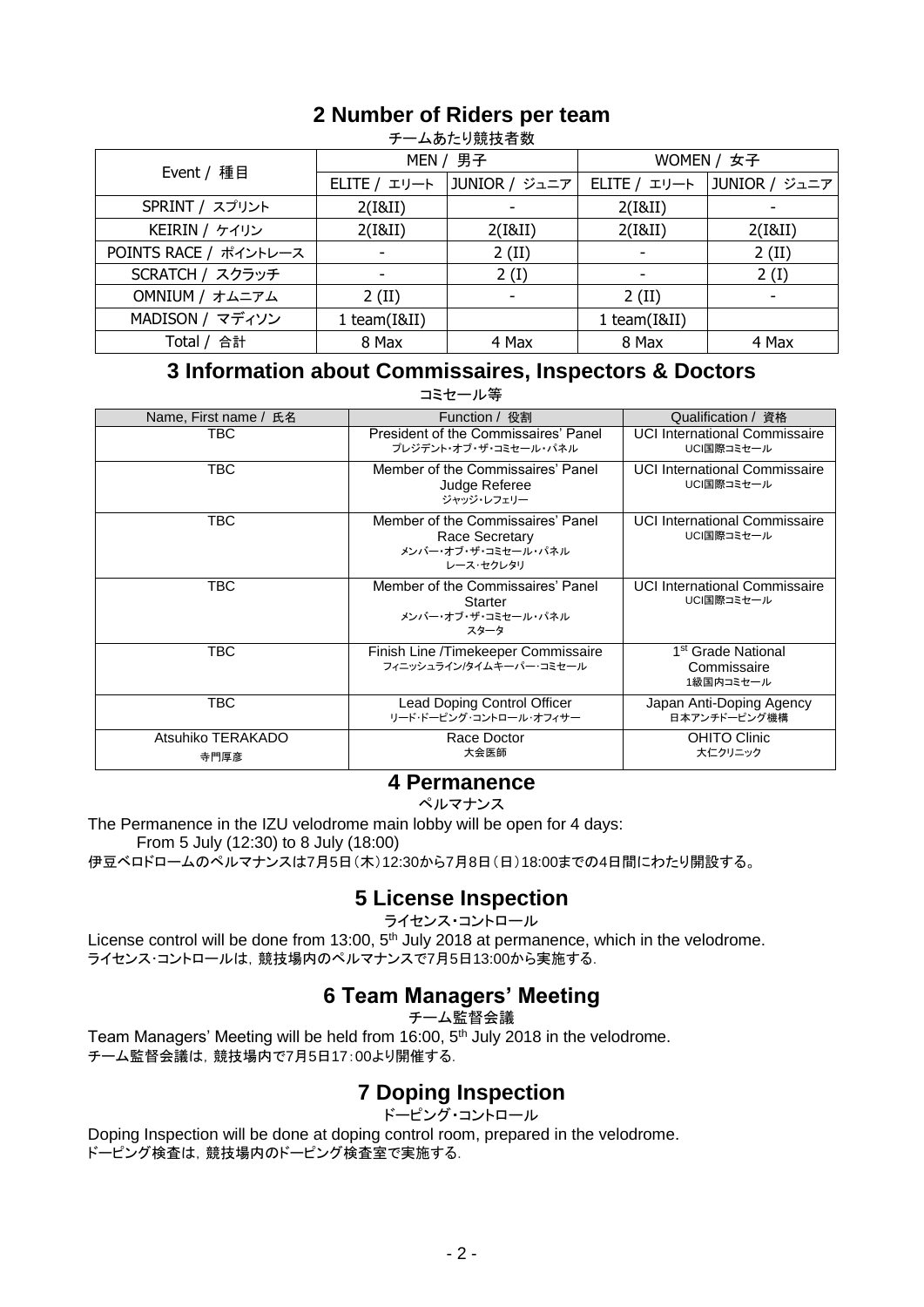# **8 Official Hotel**

公式ホテル

| Name of Hotel/ホテル名                              | Address/住所                                                                     | Tel./電話           |
|-------------------------------------------------|--------------------------------------------------------------------------------|-------------------|
| <b>CYTEL</b><br>サイテル                            | 1826, Ono, Izu-city, Shizuoka, 410-2402<br>410-2402 静岡県伊豆市大野1826               | +81 (558) 79 0640 |
| <b>HOTEL SUNVALLEY ANNEX</b><br>ホテルサンバレー「アネックス」 | 351-1, Nagaoka, Izunokuni-city, Shizuoka, 410-2211<br>410-2211 静岡県伊豆の国市長岡351-1 | +81 (55) 948 3800 |
| OHITO HOTEL<br>大仁ホテル                            | 1178 Yoshida, Izu-no-kuni city, Shizuoka, 410-2322,<br>410-2322 静岡県伊豆の国市吉田1178 | +81 (558) 76 1111 |

# **9 Hospital**

|                                       | 病院                                     |              |
|---------------------------------------|----------------------------------------|--------------|
| Name of hospital/病院名                  | Address/住所                             | Tel./電話      |
| Juntendo University Shizuoka Hospital | 1129, Nagaoka, Izunokuni-shi, Shizuoka | 055-948-3111 |
| 順天堂大学医学部附属静岡病院                        | 静岡県伊豆の国市長岡 1129                        |              |
| Izu Health Medical Center             | 270-1, Takyo, Izunokuni-shi, Shizuoka  | 0558-76-0111 |
| 田方保健医療対策協会・伊豆保健医療センター                 | 静岡県伊豆の国市田京 270-1                       |              |
| Ohito Clinic                          | 372-1, Ohito, Izunokuni-shi, Shizuoka  | 0558-76-2556 |
| 大仁クリニック                               | 静岡県伊豆の国市大仁 372-1                       |              |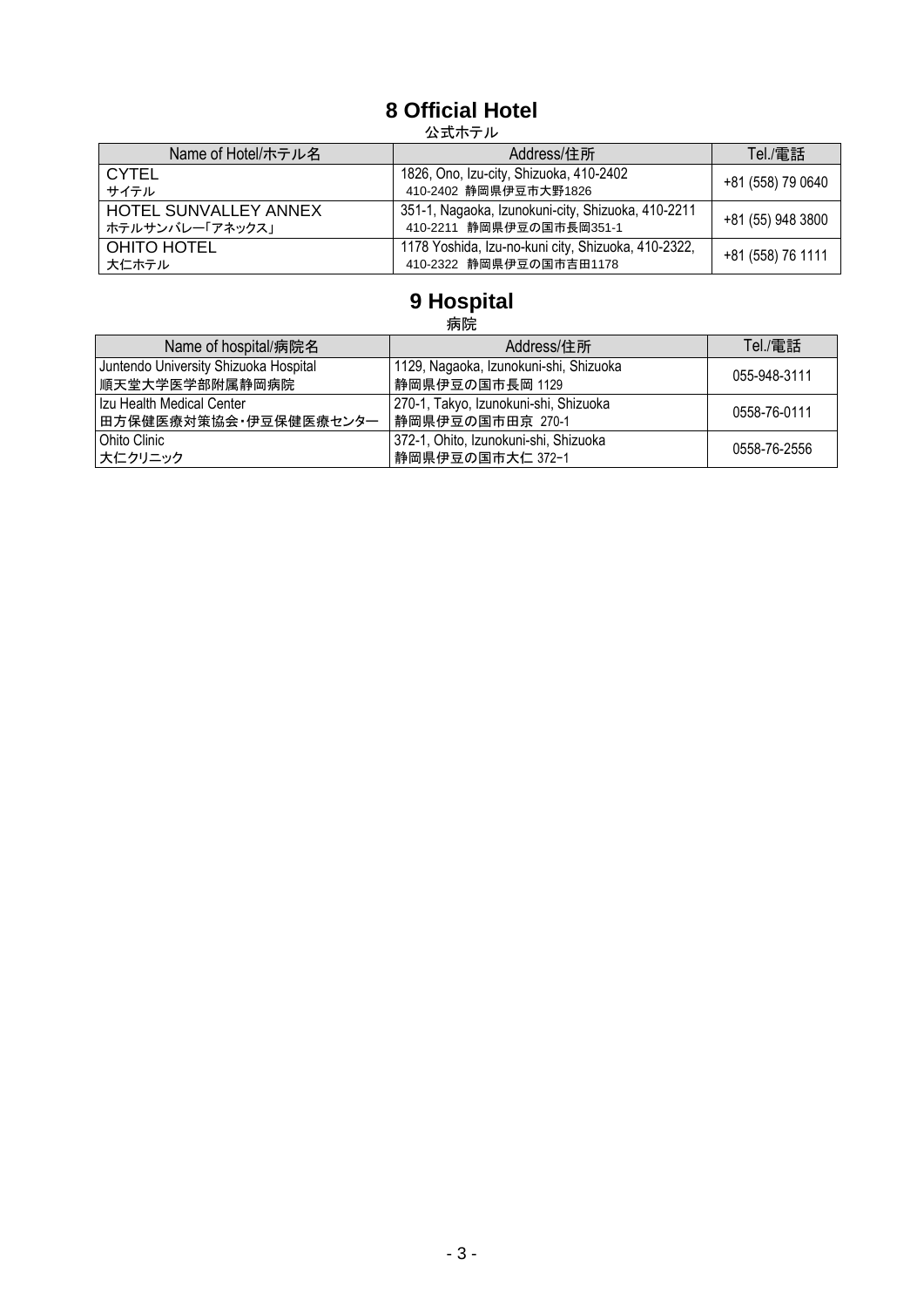## **10 TRAINNING SCHEDULE**

トレーニングスケジュール

| 5-Jul<br><b>Thursday</b> |                               |  |  |  |
|--------------------------|-------------------------------|--|--|--|
| AM                       | Not for official training     |  |  |  |
| 14:00-14:50              | <b>TBC</b>                    |  |  |  |
| 14:50-15:40              | <b>TBC</b>                    |  |  |  |
| 15:40-16:30              | JPN (National Team, UCI team) |  |  |  |
| 16:30-17:00              | Free                          |  |  |  |

#### **11 PRIZE TABLE** 賞金表

| Elite Men & Women |                 |        |
|-------------------|-----------------|--------|
| SP, KE, MA, OM    | 1st             | ¥6,000 |
| SP, KE, MA, OM    | 2 <sub>nd</sub> | ¥4,000 |
| SP, KE, MA, OM    | 3rd             | ¥2,000 |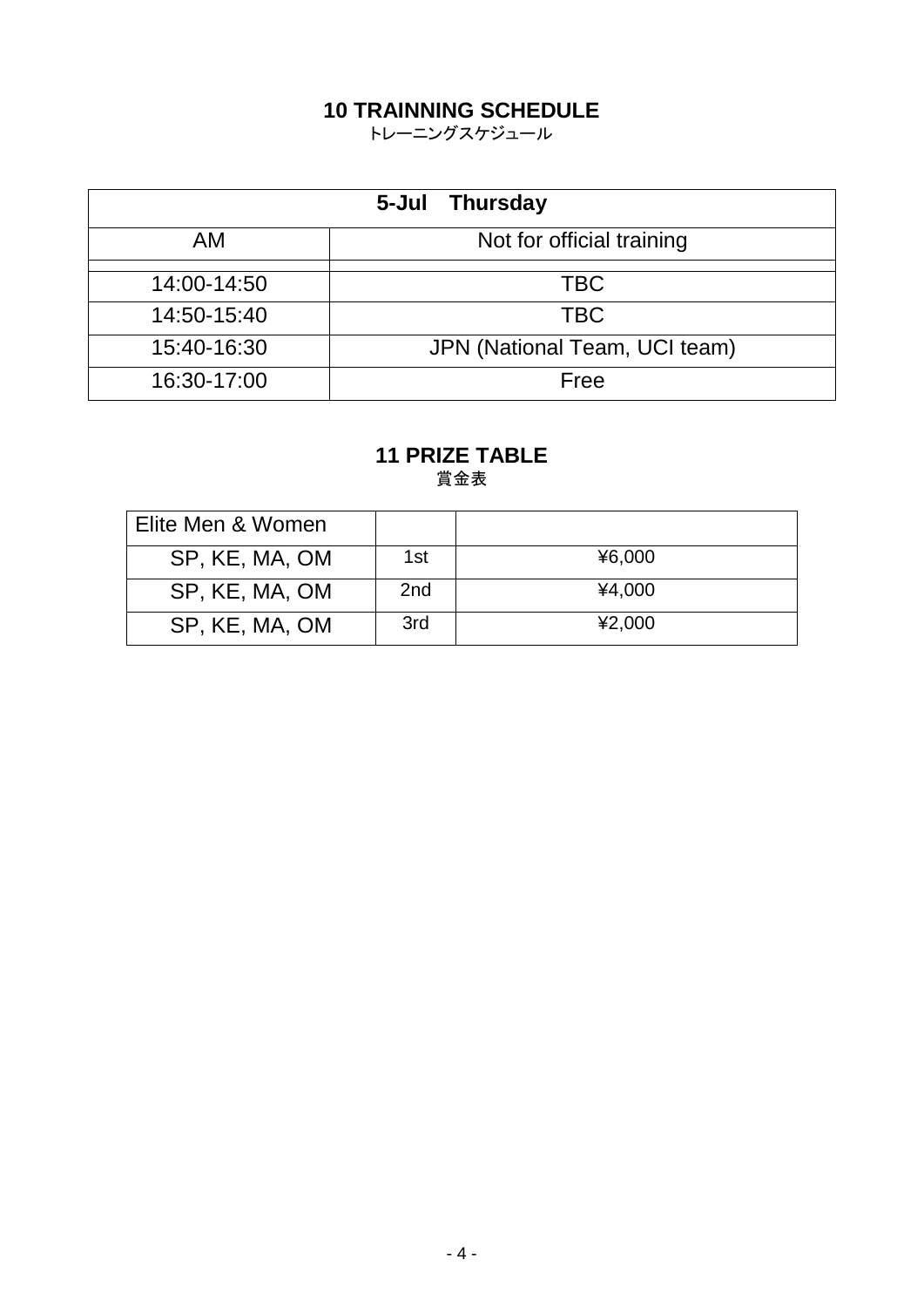#### **12 Event Schedule «draft»** 大会日程(案)

#### JAPAN TRACK CUP I

|       | <b>JAPAN TRACK CUP I</b> |                    |       |    |                             |                                          |              |                   |               |
|-------|--------------------------|--------------------|-------|----|-----------------------------|------------------------------------------|--------------|-------------------|---------------|
| Date  |                          | from               | to    |    | <b>Cat Descipline</b>       | Phase                                    | カテゴリ         | 種目                | 段階            |
| 6-Jul |                          | 7:00               |       |    | Door open                   |                                          |              | 開場                | 選手·関係者        |
| Fri   | 1:20                     | 8:00               | 9:20  |    | Rest / Training             |                                          |              | 休憩/トレーニング         |               |
|       | 0:00                     | 8:30               |       |    | <b>Commissaires Meeting</b> |                                          |              | コミセール·ミーティング      |               |
|       | 0:00                     | 9:00               |       |    | <b>Press Meeting</b>        |                                          |              | プレス・ミーティング        |               |
|       | 0:10                     | 9:20               | 9:30  |    | Interval                    |                                          |              | インターバル            |               |
|       | 0:13                     | 9:30               |       |    | WE Sprint                   | Qualifying Heats - 200m FTT              | 女子エリート       | スプリント             | 予選(200 M FTT) |
|       | 0:28                     |                    |       |    | ME Keirin                   | 1st Rounds                               | 男子エリート       | ケイリン              | 第1回戦          |
|       | 0:12                     |                    |       |    | WE Sprint                   | 1/4 Finals                               | 女子エリート       | スプリント             | 1/4決勝         |
|       | 0:18                     |                    |       |    | MJ Scratch 10 km            | Final                                    | 男子ジュニア スクラッチ |                   | 決勝            |
|       | 0:28                     |                    |       |    | ME Keirin                   | Repechages                               | 男子エリート       | ケイリン              | 敗者復活戦         |
|       | 0:06                     |                    |       |    | WE Sprint                   | 1/2 Finals (1st Ride)                    | 女子エリート       | スプリント             | 1/2決勝(第1回戦)   |
|       | 0:07                     |                    |       |    | <b>WJ</b> Keirin            | Final                                    | 女子ジュニア  ケイリン |                   | 決勝            |
|       | 0:06                     |                    |       |    | WE Sprint                   | 1/2 Finals (2nd Ride)                    | 女子エリート       | スプリント             | 1/2決勝(第2回戦)   |
|       | 0:14                     |                    |       |    | ME Keirin                   | 1/2 Finals                               | 男子エリート       | ケイリン              | 第2回戦          |
|       | 0:03                     |                    |       |    | WE Sprint                   | 1/2 Finals (3rd Ride)                    | 女子エリート       | スプリント             | 1/2決勝(第3回戦)   |
|       | 0:07                     |                    |       |    | MJ Scratch 10 km            | Awarding ceremony                        | 男子ジュニア       | スクラッチ             | 表彰式           |
|       | 0:07                     |                    |       |    | 12:00 WJ Keirin             | Awarding ceremony                        | 女子ジュニア       | ケイリン              | 表彰式           |
|       |                          | $0:25$ 12:00 12:25 |       |    | Rest / Training             |                                          |              | 休憩/トレーニング         |               |
|       |                          |                    |       |    |                             |                                          |              |                   |               |
|       | 0:07                     | 12:25              |       |    | ME Keirin                   | Final for 7-12 places                    | 男子エリート       | ケイリン              | 7-12位決定戦      |
|       | 0:07                     |                    |       |    | <b>ME</b> Keirin            | Final for 1-6 places                     | 男子エリート ケイリン  |                   | 決勝            |
|       | 0:03                     |                    |       |    | WE Sprint                   | Final for 3-4 places (1st Ride)          | 女子エリート       | スプリント             | 3-4位決定戦(第1回戦) |
|       | 0:03                     |                    |       |    | WE Sprint                   | Final for 1-2 places (1st Ride)          | 女子エリート       | スプリント             | 1-2位決定戦(第1回戦) |
|       | 0:35                     |                    |       |    | <b>WE Madison 20km</b>      | Final                                    |              | 女子エリート マディソン 20km | 決勝            |
|       | 0:03                     |                    |       |    | WE Sprint                   | Final for 3-4 places (2nd Ride)   女子エリート |              | スプリント             | 3-4位決定戦(第2回戦) |
|       | 0:03                     |                    |       |    | WE Sprint                   | Final for 1-2 places (2nd Ride)   女子エリート |              | スプリント             | 1-2位決定戦(第2回戦) |
|       | 0:06                     |                    |       |    | ME Keirin                   | Awarding ceremony                        | 男子エリート       | ケイリン              | 表彰式           |
|       | 0:07                     |                    |       |    | WE Madison                  | Awarding ceremony                        | 女子エリート       | マディソン             | 表彰式           |
|       | 0:02                     |                    |       |    | WE Sprint                   | Final for 3-4 places (3rd Ride)   女子エリート |              | スプリント             | 3-4位決定戦(第3回戦) |
|       | 0:02                     |                    |       |    | <b>WE</b> Sprint            | Final for 1-2 places (3rd Ride) 女子エリート   |              | スプリント             | 1-2位決定戦(第3回戦) |
|       | 0:07                     |                    |       |    | WE Sprint                   | Awarding ceremony                        | 女子エリート       | スプリント             | 表彰式           |
|       | 0:10                     |                    | 14:00 |    | Interval                    |                                          |              | インターバル            |               |
|       |                          |                    |       |    |                             |                                          |              |                   |               |
|       |                          | $0:35$ 14:00       |       |    | ME Sprint                   | Qualifying Heats - 200m FTT              | 男子エリート       | スプリント             | 予選(200 M FTT) |
|       | 0:14                     |                    |       |    | WE Keirin                   | 1st Rounds                               | 女子エリート       | ケイリン              | 第1回戦          |
|       | 0:14                     |                    |       | MJ | Keirin                      | 1st Rounds                               | 男子ジュニア       | ケイリン              | 第1回戦          |
|       | 0:12                     |                    |       |    | ME Sprint                   | 1/4 Finals                               | 男子エリート       | スプリント             | 1/4決勝         |
|       | 0:35                     |                    |       |    | ME Madison 25km             | Final                                    | 男子エリート マディソン |                   | 決勝            |
|       | 0:06                     |                    |       |    | ME Sprint                   | 1/2 Finals (1st Ride)                    | 男子エリート       | スプリント             | 1/2決勝(第1回戦)   |
|       | 0:18                     |                    |       |    | WJ Scratch 7.5 km           | Final                                    | 女子ジュニア スクラッチ |                   | 決勝            |
|       | 0:06                     |                    |       |    | ME Sprint                   | 1/2 Finals (2nd Ride)                    | 男子エリート       | スプリント             | 1/2決勝(第2回戦)   |
|       | 0:07                     |                    |       |    | MJ Keirin                   | Final for 1-6 places                     | 男子ジュニア ケイリン  |                   | 決勝            |
|       | 0:03                     |                    |       |    | ME Sprint                   | 1/2 Finals (3rd Ride)                    | 男子エリート       | スプリント             | 1/2決勝(第3回戦)   |
|       | 0:07                     |                    |       |    | ME Madison                  | Awarding ceremony                        | 男子エリート       | マディソン             | 表彰式           |
|       | 0:07                     |                    |       |    | WJ Scratch 7.5 km           | Awarding ceremony                        | 女子ジュニア       | スクラッチ             | 表彰式           |
|       | 0:05                     |                    | 16:50 |    | Interval                    |                                          |              | インターバル            |               |
|       |                          | $0:03$ 16:50       |       |    | ME Sprint                   | Final for 3-4 places (1st Ride)          | 男子エリート       | スプリント             | 3-4位決定戦(第1回戦) |
|       | 0:03                     |                    |       |    | <b>ME</b> Sprint            | Final for 1-2 places (1st Ride) 男子エリート   |              | スプリント             | 1-2位決定戦(第1回戦) |
|       | 0:07                     |                    |       |    | WE Keirin                   | Final for 7-12 places                    | 女子エリート       | ケイリン              | 7-12位決定戦      |
|       | 0:07                     |                    |       |    | <b>WE Keirin</b>            | Final for 1-6 places                     | 女子エリート       | ケイリン              | 決勝            |
|       | 0:03                     |                    |       |    | ME Sprint                   | Final for 3-4 places (2nd Ride) 男子エリート   |              | スプリント             | 3-4位決定戦(第2回戦) |
|       |                          |                    |       |    |                             |                                          |              |                   |               |
|       | 0:03                     |                    |       |    | ME Sprint                   | Final for 1-2 places (2nd Ride)男子エリート    |              | スプリント             | 1-2位決定戦(第2回戦) |
|       | 0:07                     |                    |       |    | MJ Keirin                   | Awarding ceremony                        | 男子ジュニア       | ケイリン              | 表彰式           |
|       | 0:01                     |                    |       |    | ME Sprint                   | Final for 3-4 places (3rd Ride)          | 男子エリート       | スプリント             | 3-4位決定戦(第3回戦) |
|       | 0:01                     |                    |       |    | <b>ME</b> Sprint            | Final for 1-2 places (3rd Ride) 男子エリート   |              | スプリント             | 1-2位決定戦(第3回戦) |
|       | 0:07                     |                    |       |    | WE Keirin                   | Awarding ceremony                        | 女子エリート       | ケイリン              | 表彰式           |
|       | 0:07                     |                    |       |    | 17:40 ME Sprint             | Awarding ceremony                        | 男子エリート       | スプリント             | 表彰式           |
|       |                          |                    |       |    |                             |                                          |              |                   |               |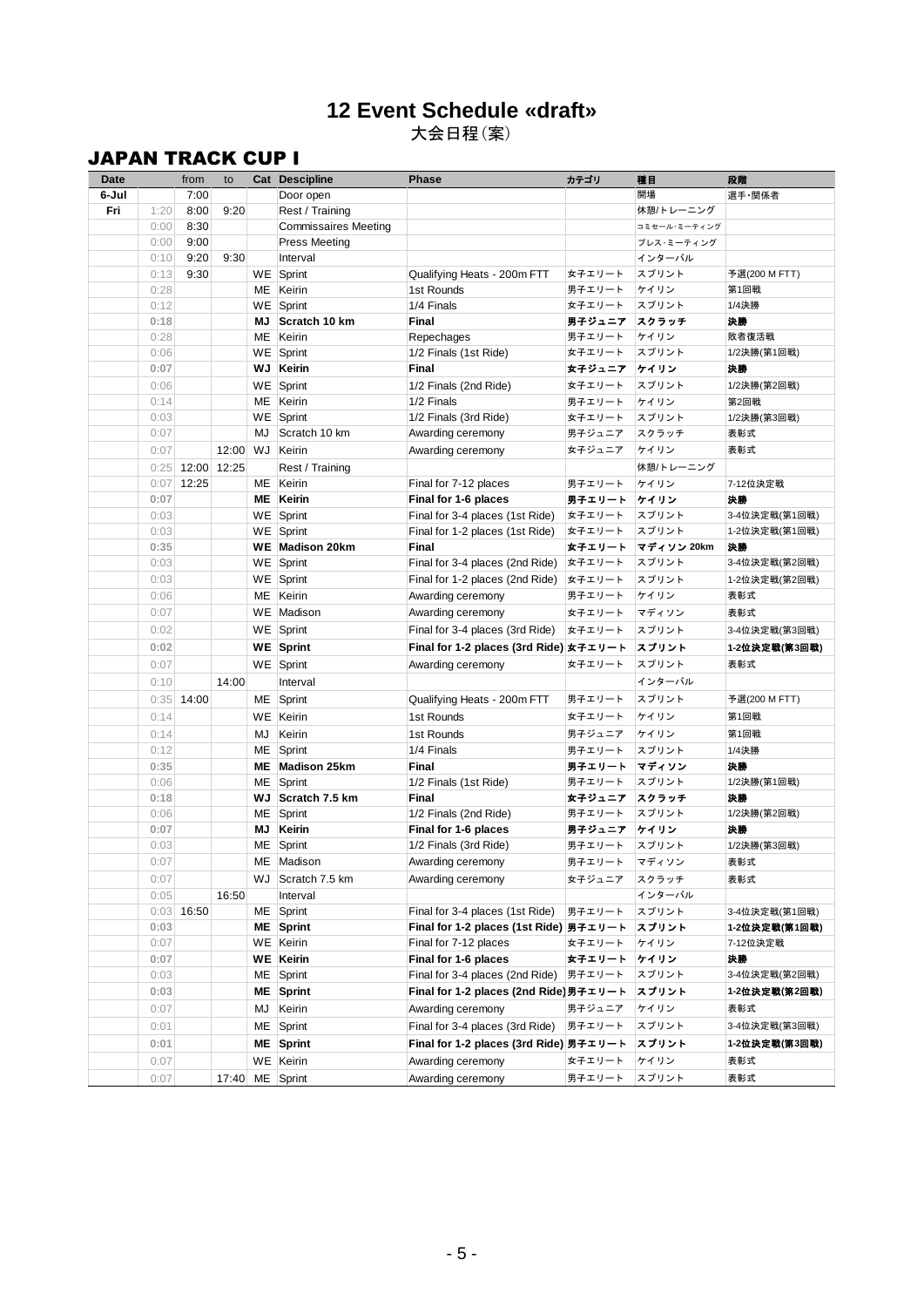## JAPAN TRACK CUP II

| Date<br>7-Jul | JAPAN TRACK CUP II | from               | to         |    | <b>Cat Descipline</b>                               | Phase                                          | カテゴリ             | 種目                          | 段階                               |
|---------------|--------------------|--------------------|------------|----|-----------------------------------------------------|------------------------------------------------|------------------|-----------------------------|----------------------------------|
|               |                    | 7:30               |            |    | Door open                                           |                                                |                  | 開場                          | 選手·関係者                           |
| Sat           | 1:20               | 8:30               | 9:50       |    | Rest / Training                                     |                                                |                  | 休憩/トレーニング                   |                                  |
|               | 0:00               | 9:00               |            |    | <b>Commissaires Meeting</b>                         |                                                |                  | コミセール·ミーティング                |                                  |
|               | 0:00               | 9:30               |            |    | <b>Press Meeting</b>                                |                                                |                  | プレス・ミーティング                  |                                  |
|               | 0:10               |                    | 9:50 10:00 |    | Interval                                            |                                                |                  | インターバル                      |                                  |
|               |                    | $0:40$ 10:00       |            |    | ME OMNIUM Q                                         | Points race 10 km                              | 男子エリート           | オムニアム予選                     | ポイント・レース (10 km)                 |
|               | 0:28               |                    |            |    | ME Keirin                                           | 1st Rounds                                     | 男子エリート           | ケイリン                        | 第1回戦                             |
|               | 0:14               |                    |            |    | WE Keirin                                           | 1st Rounds                                     | 女子エリート           | ケイリン                        | 第1回戦                             |
|               | 0:20               |                    |            |    | ME OMNIUM I                                         | Scratch 10 km                                  | 男子エリート           | オムニアムー                      | スクラッチ(10 km)                     |
|               | 0:25               |                    |            | МJ | Points Race 15km                                    | Final                                          | 男子ジュニア           | ポイントレース 15 km 決勝            |                                  |
|               | 0:28               |                    |            |    | ME Keirin                                           | Repechages                                     | 男子エリート           | ケイリン                        | 敗者復活戦                            |
|               | 0:20               |                    |            |    | ME OMNIUM II                                        | Tempo Race 10 km                               | 男子エリート           | オムニアム II                    | テンポ・レース(10 km)                   |
|               | 0:00               |                    |            |    | WE Keirin                                           | Repechages                                     | 女子エリート           | ケイリン                        | 敗者復活戦                            |
|               | 0:09               |                    |            |    | $ME$ 250m TT etc.                                   | Exhibition                                     | 男子エリート           | 250mタイムトライアル 他 エキシビション      |                                  |
|               | 0:05               |                    | 13:10      | MJ | Points Race 15km                                    | Awarding ceremony                              | 男子ジュニア           | ポイントレース 15 km 表彰式           |                                  |
|               |                    | $0:30$ 13:10 13:40 |            |    | Rest / Training                                     |                                                |                  | 休憩/トレーニング                   |                                  |
|               |                    | $0:07$ 13:40       |            |    | <b>WJ</b> Keirin                                    | Final for 1-6 places<br>1/2 Finals             | 女子ジュニア           | ケイリン                        | 決勝                               |
|               | 0:14               |                    |            |    | ME Keirin<br>ME OMNIUM III                          | Elimination                                    | 男子エリート           | ケイリン<br>オムニアム III           | 第2回戦<br>エリミネイション                 |
|               | 0:20<br>0:35       |                    |            |    | <b>WE Madison 20km</b>                              | Final                                          | 男子エリート<br>女子エリート | マディソン 20km                  | 決勝                               |
|               | 0:07               |                    |            |    | ME Keirin                                           |                                                | 男子エリート           | ケイリン                        | 7-12位決定戦                         |
|               | 0:07               |                    |            |    | WE Keirin                                           | Final for 7-12 places<br>Final for 7-12 places | 女子エリート           | ケイリン                        | 7-12位決定戦                         |
|               | 0:07               |                    |            |    | WJ Keirin                                           | Awarding ceremony                              | 女子ジュニア           | ケイリン                        | 表彰式                              |
|               | 0:07               |                    |            |    | WE Madison                                          | Awarding ceremony                              | 女子エリート           | マディソン                       | 表彰式                              |
|               | 0:07               |                    |            |    | <b>WE Keirin</b>                                    | Final for 1-6 places                           | 女子エリート           | ケイリン                        | 決勝                               |
|               | 0:07               |                    |            |    | <b>ME</b> Keirin                                    | Final for 1-6 places                           | 男子エリート           | ケイリン                        | 決勝                               |
|               | 0:45               |                    |            |    | <b>ME OMNIUM IV</b>                                 | Points race 25 km                              | 男子エリート           | オムニアム 決勝                    | ポイント・レース(25 km)                  |
|               | 0:07               |                    |            |    | WE Keirin                                           | Awarding ceremony                              | 女子エリート           | ケイリン                        | 表彰式                              |
|               | 0:06               |                    |            |    | ME Keirin                                           | Awarding ceremony                              | 男子エリート           | ケイリン                        | 表彰式                              |
|               | 0:06               |                    | 16:50      |    | ME OMNIUM                                           | Awarding ceremony                              | 男子エリート           | オムニアム                       | 表彰式                              |
| Date          |                    |                    |            |    | <b>Cat Descipline</b>                               | Phase                                          |                  |                             |                                  |
| 8-Jul         |                    | from<br>7:30       | to         |    |                                                     |                                                | カテゴリ             | 種目<br>開場                    | 段階<br>選手·関係者                     |
|               | 1:05               | 8:30               | 9:35       |    | Door open                                           |                                                |                  | 休憩/トレーニング                   |                                  |
| Sun           | 0:00               | 8:30               |            |    | Rest / Training                                     |                                                |                  | コミセール·ミーティング                |                                  |
|               | 0:00               | 9:15               |            |    | <b>Commissaires Meeting</b><br><b>Press Meeting</b> |                                                |                  | プレス・ミーティング                  |                                  |
|               | 0:10               | 9:35               | 9:45       |    | Interval                                            |                                                |                  | インターバル                      |                                  |
|               |                    |                    |            |    |                                                     |                                                | 男子エリート           | スプリント                       |                                  |
|               | 0:30               | 9:45               |            |    | ME Sprint                                           | Qualifying Heats - 200m FTT                    | 女子エリート           | スプリント                       | 予選(200 M FTT)                    |
|               | 0:12<br>0:17       |                    |            |    | WE Sprint<br>WE OMNIUM I                            | Qualifying Heats - 200m FTT<br>Scratch 7.5 km  | 女子エリート           | オムニアムト                      | 予選(200 M FTT)                    |
|               | 0:07               |                    |            | MJ | Keirin                                              | 1st Rounds                                     | 男子ジュニア           | ケイリン                        | スクラッチ(7.5 km)<br>第1回戦            |
|               | 0:12               |                    |            |    | WE Sprint                                           | 1/4 Finals (1st Ride)                          | 女子エリート           | スプリント                       | 1/4決勝(第1回戦)                      |
|               | 0:12               |                    |            |    | ME Sprint                                           | 1/4 Finals (1st Ride)                          | 男子エリート           | スプリント                       | 1/4決勝(第1回戦)                      |
|               | 0:12               |                    |            |    | WE Sprint                                           | 1/4 Finals (2nd Ride)                          | 女子エリート           | スプリント                       | 1/4決勝(第2回戦)                      |
|               | 0:12               |                    |            |    | ME Sprint                                           | 1/4 Finals (2nd Ride)                          | 男子エリート           | スプリント                       | 1/4決勝(第2回戦)                      |
|               | 0:17               |                    |            |    | WE OMNIUM II                                        | Tempo Race 7.5 km                              | 女子エリート           | オムニアム II                    | テンポ・レース(7.5 km)                  |
|               | 0:03               |                    |            |    | WE Sprint                                           | 1/4 Finals (3rd Ride)                          | 女子エリート           | スプリント                       | 1/4決勝(第3回戦)                      |
|               | 0:03               |                    |            |    | 12:00 ME Sprint                                     | 1/4 Finals (3rd Ride)                          | 男子エリート           | スプリント                       | 1/4決勝(第3回戦)                      |
|               |                    | $0:30$ 12:00 12:30 |            |    | Rest / Training                                     |                                                |                  | 休憩/トレーニング                   |                                  |
|               |                    | $0:06$ 12:30       |            |    | WE Sprint                                           | 1/2 Finals (1st Ride)                          | 女子エリート           | スプリント                       | 1/2決勝(第1回戦)                      |
|               | 0:06               |                    |            |    | ME Sprint                                           | 1/2 Finals (1st Ride)                          | 男子エリート           | スプリント                       | 1/2決勝(第1回戦)                      |
|               | 0:07               |                    |            |    | MJ Keirin                                           | Final for 7-12 places                          | 男子ジュニア           | ケイリン                        | 7-12位決定戦                         |
|               | 0:07               |                    |            | ΜJ | Keirin                                              | Final for 1-6 places                           | 男子ジュニア           | ケイリン                        | 決勝                               |
|               | 0:06               |                    |            |    | WE Sprint                                           | 1/2 Finals (2nd Ride)                          | 女子エリート           | スプリント                       | 1/2決勝(第2回戦)                      |
|               | 0:06               |                    |            |    | ME Sprint                                           | 1/2 Finals (2nd Ride)                          | 男子エリート           | スプリント                       | 1/2決勝(第2回戦)                      |
|               |                    |                    |            |    | WJ Points Race 10km                                 | Final                                          | 女子ジュニア           |                             |                                  |
|               |                    |                    |            |    |                                                     |                                                |                  |                             | 1/2決勝(第3回戦)                      |
|               | 0:20               |                    |            |    |                                                     |                                                |                  | ポイントレース 10 km 決勝            |                                  |
|               | 0:03               |                    |            |    | WE Sprint                                           | 1/2 Finals (3rd Ride)                          | 女子エリート           | スプリント                       |                                  |
|               | 0:03               |                    |            |    | ME Sprint                                           | 1/2 Finals (3rd Ride)<br>Elimination           | 男子エリート<br>女子エリート | スプリント                       | 1/2決勝(第3回戦)                      |
|               | 0:10               |                    |            |    | WE OMNIUM III                                       |                                                | 男子ジュニア           | オムニアム III<br>ケイリン           | エリミネイション<br>表彰式                  |
|               | 0:07               |                    |            | MJ | Keirin                                              | Awarding ceremony                              |                  |                             |                                  |
|               | 0:05               |                    | 14:05      |    | WJ Points Race 10km                                 | Awarding ceremony                              | 女子ジュニア           | ポイントレース 10 km 表彰式<br>インターバル |                                  |
|               | 0:05               |                    |            |    | Interval                                            |                                                | 女子エリート           | スプリント                       |                                  |
|               |                    | $0:03$ 14:05       |            |    | WE Sprint                                           | Final for 3-4 places (1st Ride)                |                  |                             | 3-4位決定戦(第1回戦)                    |
|               | 0:03               |                    |            |    | ME Sprint                                           | Final for 3-4 places (1st Ride)                | 男子エリート           | スプリント<br>スプリント              | 3-4位決定戦(第1回戦)                    |
|               | 0:03               |                    |            |    | WE Sprint                                           | Final for 1-2 places (1st Ride)                | 女子エリート           |                             | 1-2位決定戦(第1回戦)                    |
|               | 0:03               |                    |            |    | ME Sprint                                           | Final for 1-2 places (1st Ride)                | 男子エリート           | スプリント                       | 1-2位決定戦(第1回戦)                    |
|               | 0:35               |                    |            |    | <b>WE OMNIUM IV</b>                                 | Points race 20 km                              | 女子エリート           | オムニアム 決勝                    |                                  |
|               | 0:03               |                    |            |    | WE Sprint                                           | Final for 3-4 places (2nd Ride)   女子エリート       |                  | スプリント                       | 3-4位決定戦(第2回戦)                    |
|               | 0:03               |                    |            |    | ME Sprint                                           | Final for 3-4 places (2nd Ride) 男子エリート         |                  | スプリント                       | 3-4位決定戦(第2回戦)                    |
|               | 0:03               |                    |            |    | <b>WE</b> Sprint                                    | Final for 1-2 places (2nd Ride)女子エリート          |                  | スプリント                       | 1-2位決定戦(第2回戦)                    |
|               | 0:03               |                    |            |    | ME Sprint                                           | Final for 1-2 places (2nd Ride)男子エリート          |                  | スプリント                       | 1-2位決定戦(第2回戦)                    |
|               | 0:55               |                    |            |    | ME Madison 40km                                     | Final                                          | 男子エリート           | マディソン 40km                  | 決勝                               |
|               | 0:02               |                    |            |    | WE Sprint                                           | Final for 3-4 places (3rd Ride)                | 女子エリート           | スプリント                       | 3-4位決定戦(第3回戦)                    |
|               | 0:01               |                    |            |    | ME Sprint                                           | Final for 3-4 places (3rd Ride)                | 男子エリート           | スプリント                       | 3-4位決定戦(第3回戦)                    |
|               | 0:02               |                    |            |    | <b>WE Sprint</b>                                    | Final for 1-2 places (3rd Ride) 女子エリート         |                  | スプリント                       | ポイント レース(20 km)<br>1-2位決定戦(第3回戦) |
|               | 0:01               |                    |            |    | ME Sprint                                           | Final for 1-2 places (3rd Ride) 男子エリート         |                  | スプリント                       | 1-2位決定戦(第3回戦)                    |
|               | 0:07               |                    |            |    | WE OMNIUM                                           | Awarding ceremony                              | 女子エリート           | オムニアム                       | 表彰式                              |
|               | 0:07<br>0:07       |                    |            |    | ME Madison<br>WE Sprint                             | Awarding ceremony<br>Awarding ceremony         | 男子エリート<br>女子エリート | マディソン<br>スプリント              | 表彰式<br>表彰式                       |